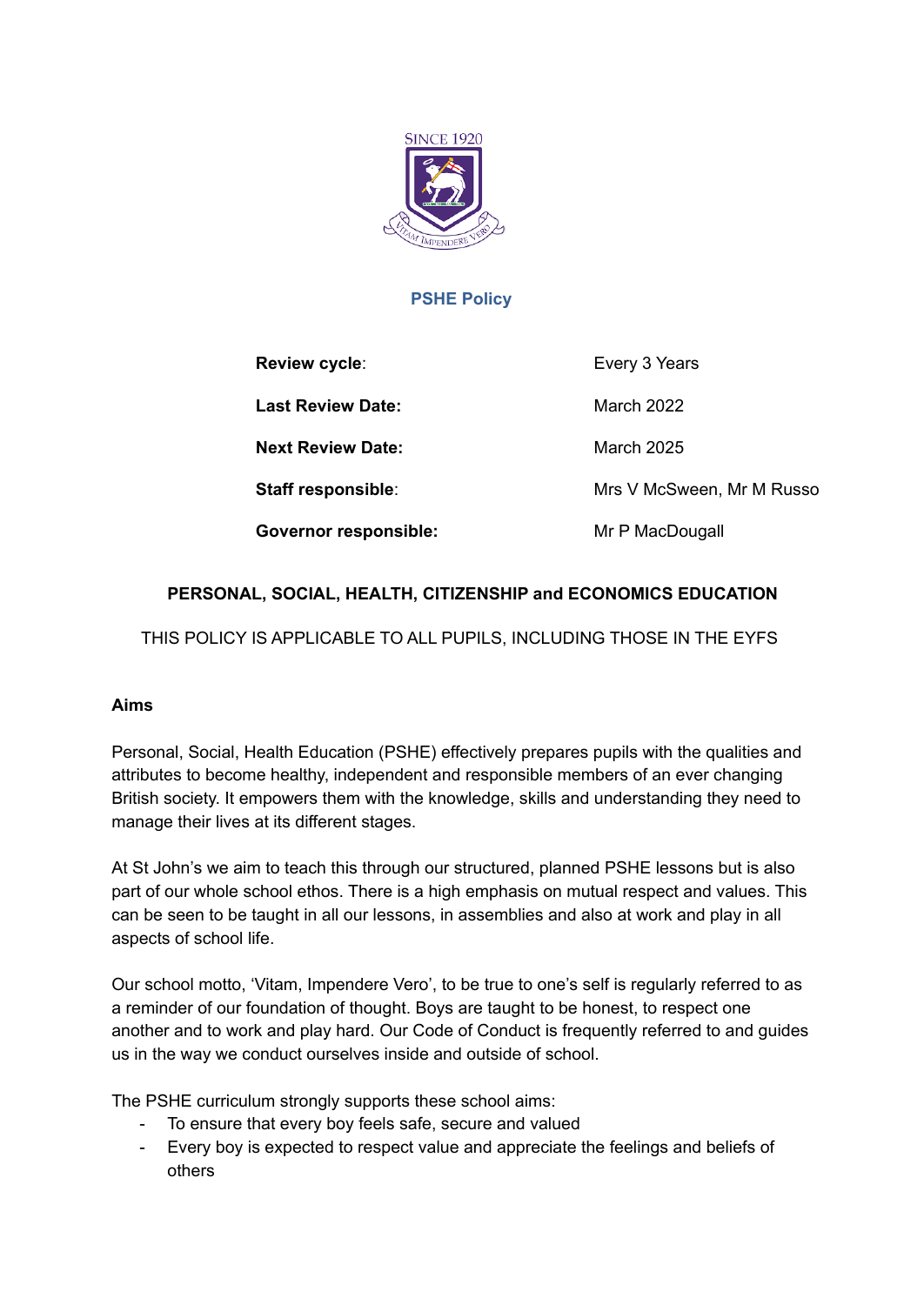- The welfare of each child is paramount
- St John's aims to provide a moral and spiritual framework in which boys will clearly understand that they are part of both the school community and the society in which they live
- Boys are taught to respect the feelings, beliefs and property of everyone in the community

Our PSHE policy dovetails with the overall school's approach to Spiritual, Moral, Social and Cultural (SMSC) development, as we encourage our pupils to play a positive role in contributing to the life of the school and the wider community. In so doing, we help develop their sense of self-worth. We teach the boys how society is organised and governed. We ensure that they experience the process of democracy in school through the School Council. Each boy has the opportunity to represent his class at the school council and boys' views boys of all ages are taken to the meetings by class representatives where issues can be discussed.

## Health Education

The DfE statutory guidance on Health Education covers mental wellbeing, internet safety and harms, physical health and fitness, healthy eating, drugs, alcohol and tobacco, health and prevention, basic first aid, and changing adolescent body. Please refer to the mapping document for a more detailed breakdown of where these strands are covered in the Jigsaw program.

## [3-11-pshe-progression-map-2021.docx](https://docs.google.com/document/d/1FMc93iEM3cnW3dYDCRstKvhOSaMjxInw/edit?usp=sharing&ouid=114355935836714001153&rtpof=true&sd=true)

While most of the Health Education outcomes are taught through the Healthy Me Puzzle (unit) in the second part of the Spring Term, some of the outcomes are taught elsewhere in the program. Emotional and mental health is nurtured through every lesson through the Clam Me time. Social skills are grown every lesson through the Connect Us activity and respect is enhanced through the use of the Jigsaw Charter.

Teaching children about puberty is now a statutory requirement of Health Education and is covered within the 'Changing adolescent body' strand, and in Jigsaw this is part of the Changing Me Puzzle (unit)

## **British Values**

At St John's School we uphold and teach about British Values which are:

- Democracy
- Rule of law
- Individual liberty
- Mutual respect
- Tolerance of those of different faiths and beliefs

These values are closely associated with our own school Code of Conduct and are taught explicitly through PSHE and SMSC. We also teach British Values through planning and delivering a broad and balanced curriculum. Our pupils learn about rights and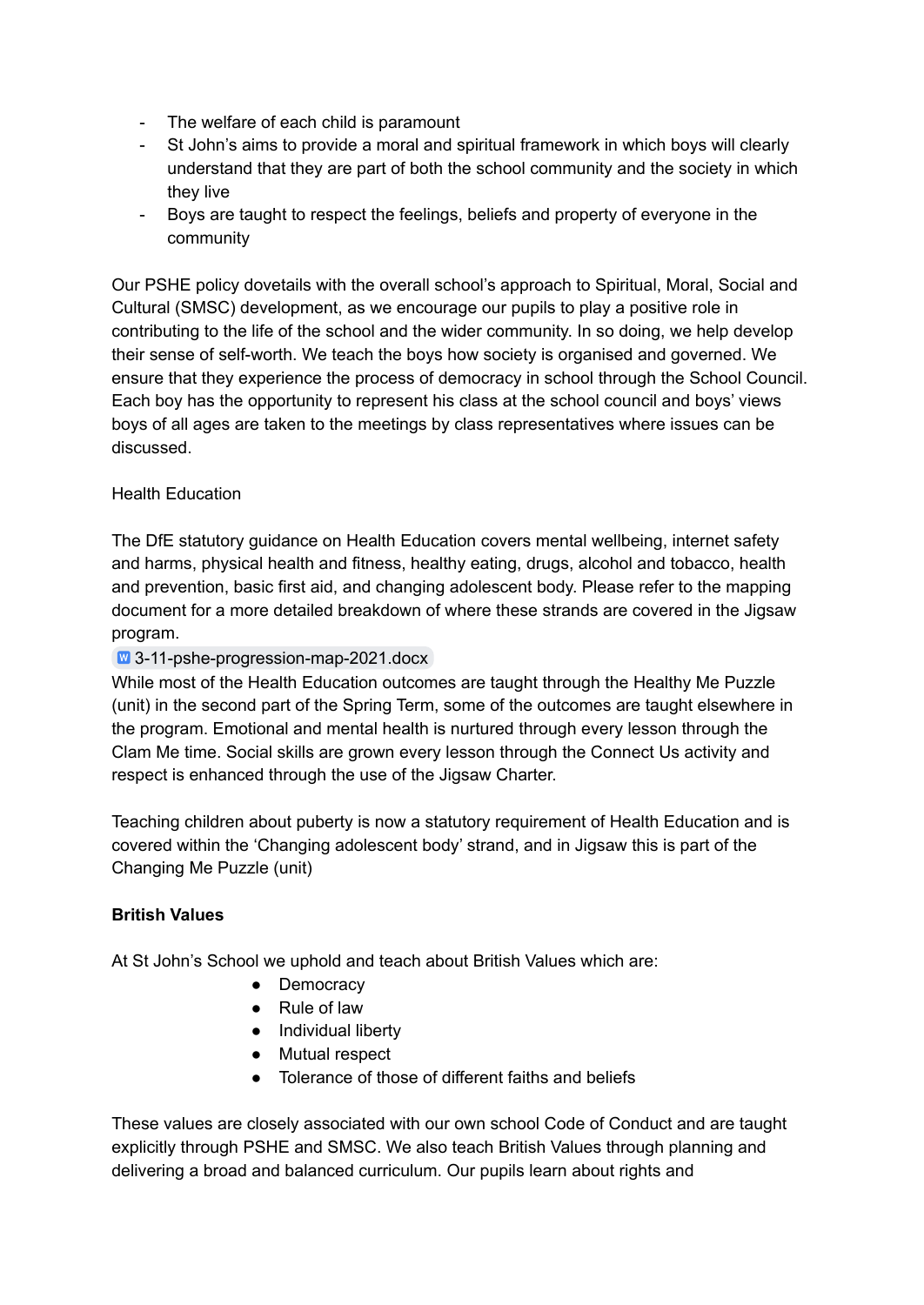responsibilities. They learn to appreciate what it means to be a positive member of a diverse multicultural society as reflected in our school, as well as the importance of British Values.

#### **How is PSHE taught at St John's?**

The organisation of our lessons enables the boys to have access to a wide variety of teachers with expertise and experiences in different aspects of life. Boys from Reception to Year 2 are taught by the same teacher each week, more often than not, their class teacher. In Year 3 and 4 they are taught by either Mr Pawson or Mrs Savage.

From Year 5 upwards, the boys are taught by a variety of all our teaching staff which is managed on a carousel system. The work carried out in PSHE is overseen by the PSHE co-ordinator, Mrs Vanessa McSween. Each class has a 50 minute session each week. Years 3 to 8 follow a scheme called Jigsaw which was introduced in September 2020 to Year 3 and 4 and Years 5 to 8 in September 2021. Pre-Prep follow their own tailor made scheme.

Both schemes also support the 'Personal Development' and 'Behaviour and Attitude' aspects required under the Ofsted Inspection Framework, as well as contributing to the school's Safeguarding and Equality Duties, the Government's British Values Agenda and the SMSC development opportunities for our children.

We use a range of teaching and learning styles by placing an emphasis on active learning. This is achieved by including the boys in discussions, investigations, role play and problem solving activities. We encourage the boys to take part in a range of practical activities that promote active citizenship. For example, charity fundraising, the planning of school special events such as an assembly or Arts Evening, or involvement in an activity to help other individuals or groups less fortunate than themselves. Pupils are encouraged to develop a collaborative approach to learning in addition to their timetabled PSHE lessons, for example by preparing class assemblies, contributing to the school travel plan. Outside of lessons the pupils are given the opportunity to participate in eco initiatives, such as the Green Flag Award and can contribute at various levels to our School Council.

We organise classes in such a way that pupils are able to participate in discussion. We set agreed classroom rules of behaviour, known as the Jigsaw Charter so that each boy feels he can ask questions freely and contribute without judgement. We offer children the opportunity to hear visiting speakers, such as the local councillor, whom we invite into the school to talk about their role in creating a positive and supportive local community.

We understand that PSHE is a broad subject that can cover many wider reaching aspects of life. However, we also recognise that our school community is unique and that our children require specific guidance and experiences. Therefore the choices we have made in the delivery of our curriculum is tailor made and evaluated regularly to try to ensure we are providing our children with the specific education they need.

Jigsaw embeds mindfulness as part of its scheme of work. Each lesson has a part to it entitled 'Calm Me' which allows time to be present in the moment and gives tools for being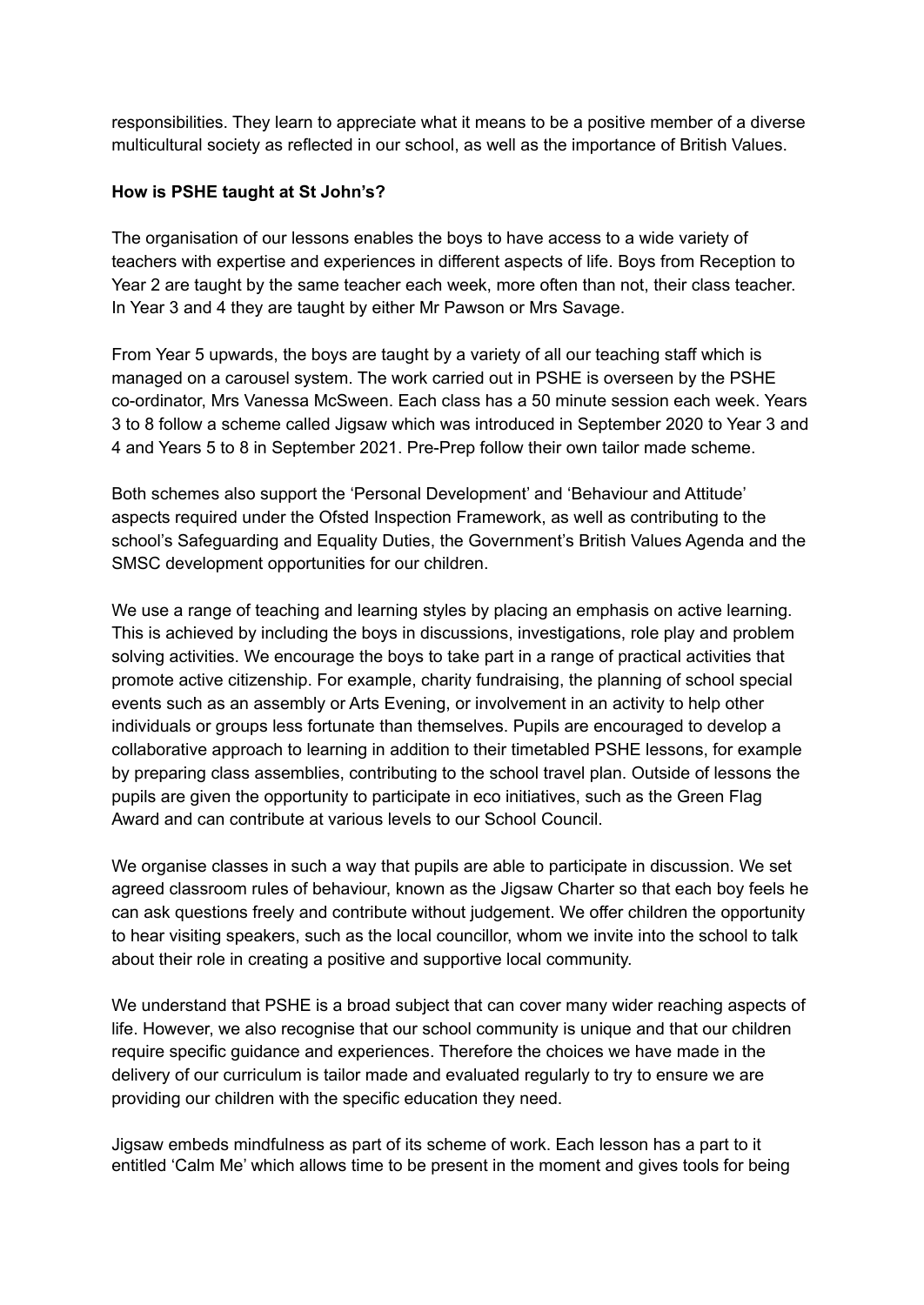mindful in all aspects of life. Part of the lessons are designed with time to think, this is made fun by using Jerrie Cat for PAWS points.

Parents have access to the PSHE curriculum via the Parent Portal of the school website and are welcome to make suggestions as to how it can be improved. This can be done by getting in contact with the PSHE co-ordinator.

#### **Schemes of Work as a Whole-school approach**

Pre-Prep PSHE - For more information, [Click](https://docs.google.com/spreadsheets/d/10emJJbm7NxzuPqBAVQyJRKgIp5a3cHiF/edit#gid=1534590013) here

To view the PSHE carousel for Year 5-8, click [here](https://docs.google.com/spreadsheets/d/1h1OktHnX4y6C8Qlwp_McbR-cR0BFuwXscxW8yi2aPiI/edit?usp=sharing)

For an overview of the Year 3-6 curriculum, Click [here.](https://docs.google.com/document/d/1FMc93iEM3cnW3dYDCRstKvhOSaMjxInw/edit?usp=sharing&ouid=114355935836714001153&rtpof=true&sd=true)

For an overview of the Year 7 and 8 Jigsaw Scheme [Click](https://drive.google.com/file/d/1kmKWKip9AkZhx68le9rZ7O0u_yMNaOsK/view?usp=sharing) here

The Jigsaw Programme covers all areas of PSHE from Year 3 to 8 including statutory RSE and Health Education. The table below gives the learning theme of each of the six Puzzles (units) and these are taught across the school; the learning deepens and broadens every year.

| Term                   | <b>Puzzle (Unit)</b>             | <b>Content</b>                                                                                                                                   |
|------------------------|----------------------------------|--------------------------------------------------------------------------------------------------------------------------------------------------|
| Autumn<br>$\ddagger$ : | Being Me in My<br>World          | Includes understanding my own identity and how I fit<br>well in the class, school and global community. Jigsaw<br>Charter established.           |
| Autumn<br>2:           | Celebrating<br><b>Difference</b> | Includes anti-bullying (cyber and homophobic bullying<br>included) and understanding difference, Equality Act                                    |
| Spring 1:              | Dreams and<br>Goals              | Includes goal-setting, aspirations, who do I want to<br>become and what would I like to do for work and to<br>contribute to society              |
| Spring 2:              | <b>Healthy Me</b>                | Includes drugs and alcohol education, self-esteem and<br>confidence as well as healthy lifestyle choices, sleep,<br>nutrition, rest and exercise |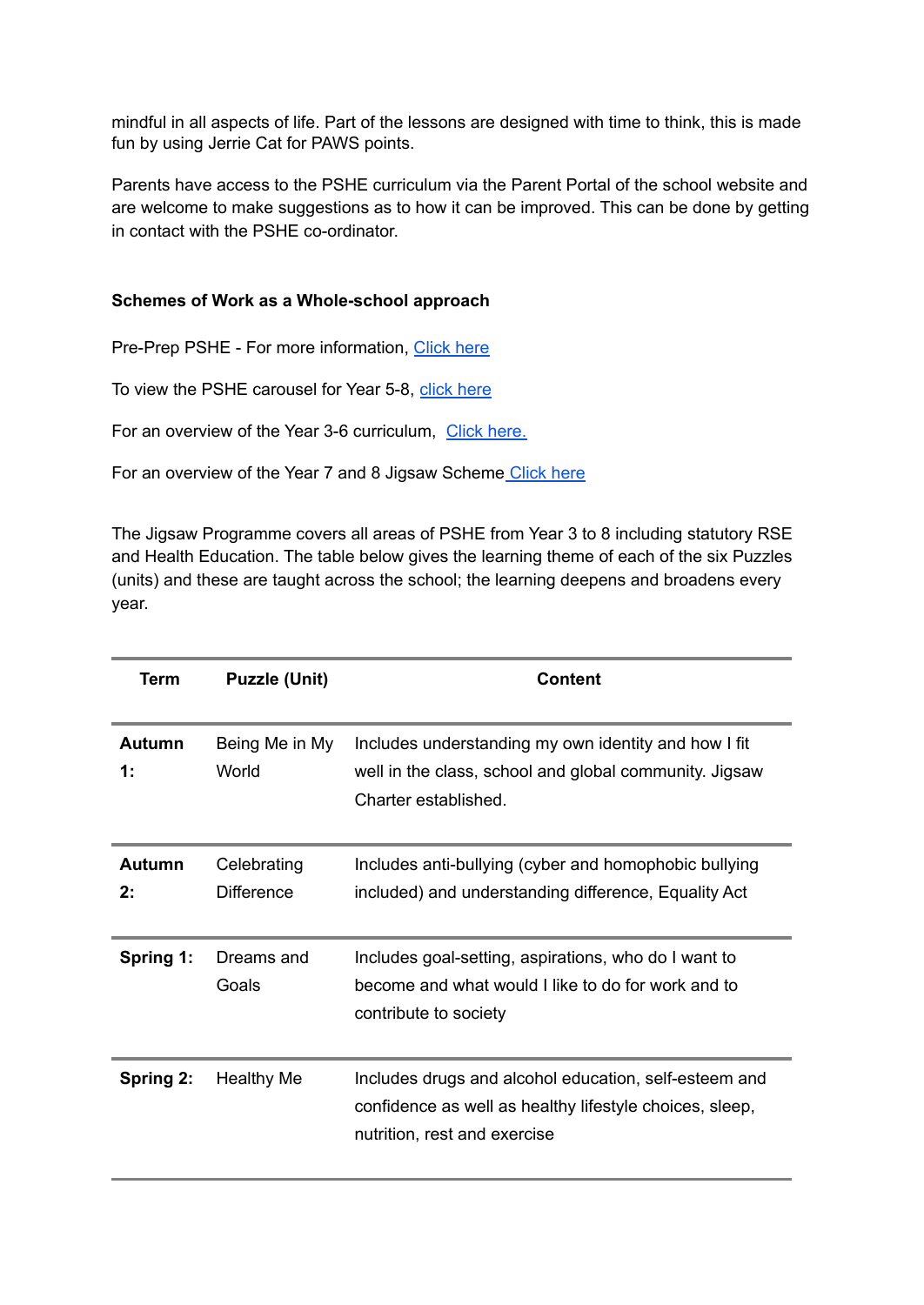| <b>Summer</b><br>$\ddagger$ : | <b>Relationships</b> | Includes understanding friendship, family, intimate<br>relationships and other relationships, conflict resolution<br>and communication skills, bereavement and loss |
|-------------------------------|----------------------|---------------------------------------------------------------------------------------------------------------------------------------------------------------------|
| <b>Summer</b><br>2:           | Changing Me          | Includes Relationships and Sex Education in the context<br>of coping positively with change                                                                         |

## **Principles of Effective PSHE**

At St John's, we aspire to follow these principles of effective PSHE as set out by the PSHE Association:

- Start where children and young people are: find out what they already know, understand, are able to do and are able to say.
- Plan a 'spiral programme' which introduces new and more challenging learning, while building on what has gone before, which reflects and meets the personal developmental needs of the children and young people.
- Take a positive approach which does not attempt to induce shock or guilt but focuses on what children and young people can do to keep themselves and others healthy and safe and to lead happy and fulfilling lives.
- Offer a wide variety of teaching and learning styles, with an emphasis on interactive learning and the teacher as facilitator.
- Provide information which is realistic and relevant and which reinforces positive social norms.
- Encourage young people to reflect on their learning and the progress they have made, and to transfer what they have learned to say and to do from one school subject to another, and from school to their lives in the wider community.
- Recognise that the PSHE programme is one part of what a school can do to help a child to develop the knowledge, skills, attitudes and understanding they need to fulfil their potential.
- Link the programme to other whole school approaches, to pastoral support, and provide a setting where the responsible choice becomes the easy choice. Encourage staff, families and the wider community to get involved.
- Our PSHE lessons are linked closely to other subject lessons, assemblies, community activities and fundraising to ensure children and young people have positive relationships with adults, feel valued and where those who are most vulnerable are identified and supported.
- We provide a safe and supportive learning environment where children and young people can develop the confidence to ask questions, challenge the information they are offered, draw on their own experience, express their views and opinions and put what they have learned into practice in their own lives.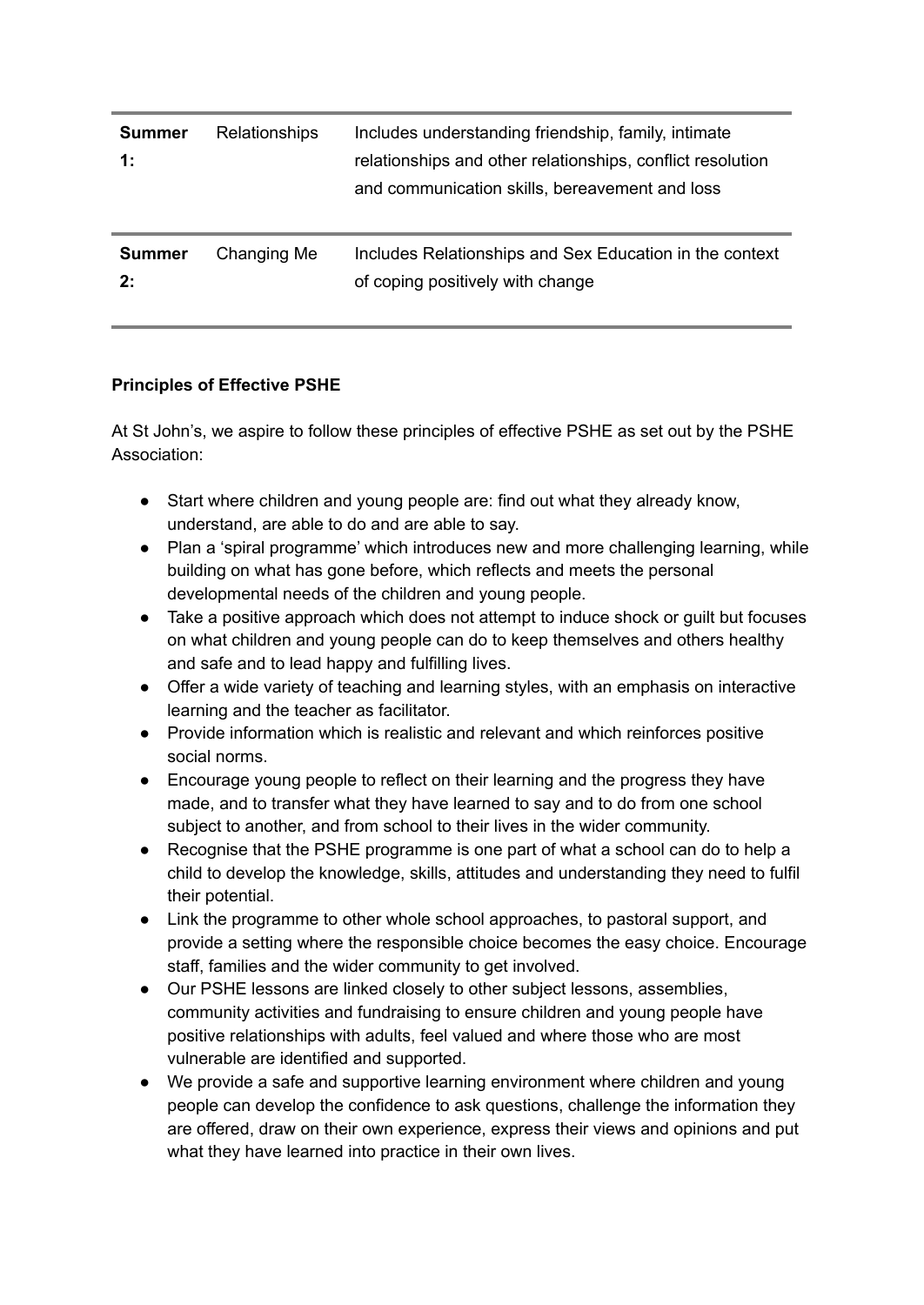#### **Votes for Schools**

In addition to the weekly lessons and assemblies, pupils from Year 3 to 8 are encouraged to take part in our Votes for Schools Program. The questions and slides are selected from the VfS program specifically to suit our children. The weekly question is announced in assembly and in our school newsletter to encourage families to discuss topical issues and debate at home. During the week the boys will be shown a slideshow based on the topic and are encouraged to vote in answer to the question using our voting platform on Google Classroom. The boys can also add comments which are reviewed by the PSHE Co-ordinator. The results of the vote are reported in assembly and in the Lamb and the boys with 'good responses' are announced in assembly and awarded house points.

Use this link for further details: Votes for [Schools](https://www.votesforschools.com/) website

To access the Google Classroom for Votes for Schools, click the class code: Our St Johns Johns Votes for Schools Google [Classroom](https://classroom.google.com/c/Nzg1OTIxOTI4OFpa)

#### **How do we recognise achievement in this aspect of school life?**

Three aspects of assessment help us recognise the impact of the teaching that has taken place in our lessons. Through directed questioning and warm up activities we establish a *baseline* starting point for learning. Assessment *for* Learning is built into the lesson to gauge understanding, adapt teaching, promote and maximise learning. Assessment *of* Learning takes place at the end of the sessions and is built into the Jigsaw scheme so that teachers can monitor the progress made. They are able to feed forward this information to enable future planning. At the end of each session the children complete an evaluation of their understanding and can add TINT comments. (To Improve I Need To)

#### **Economics Education**

Money is a topic which is covered by all year groups through the Maths curriculum. In addition to this, they are provided with the following additional sessions.

Year 8 - Boys take part in a Business Enterprise Course which involves building their own business in teams. They are taught how different types of business run and how profit and loss are calculated. They are given insight into how shares are used and how businesses manage cash flow. They are expected to sell their own shares in order to raise cash to buy materials for their business. They learn about marketing strategies and manage time, quantities, and quality of the items they make to sell to the school community.This is a ten-week program.

Year 7 – Play the board game CashFlow, designed by author of Rich Dad, Poor Dad Robert Kiyosaki to explore the mindset of generating money and sustaining lifetime goals. Two lessons.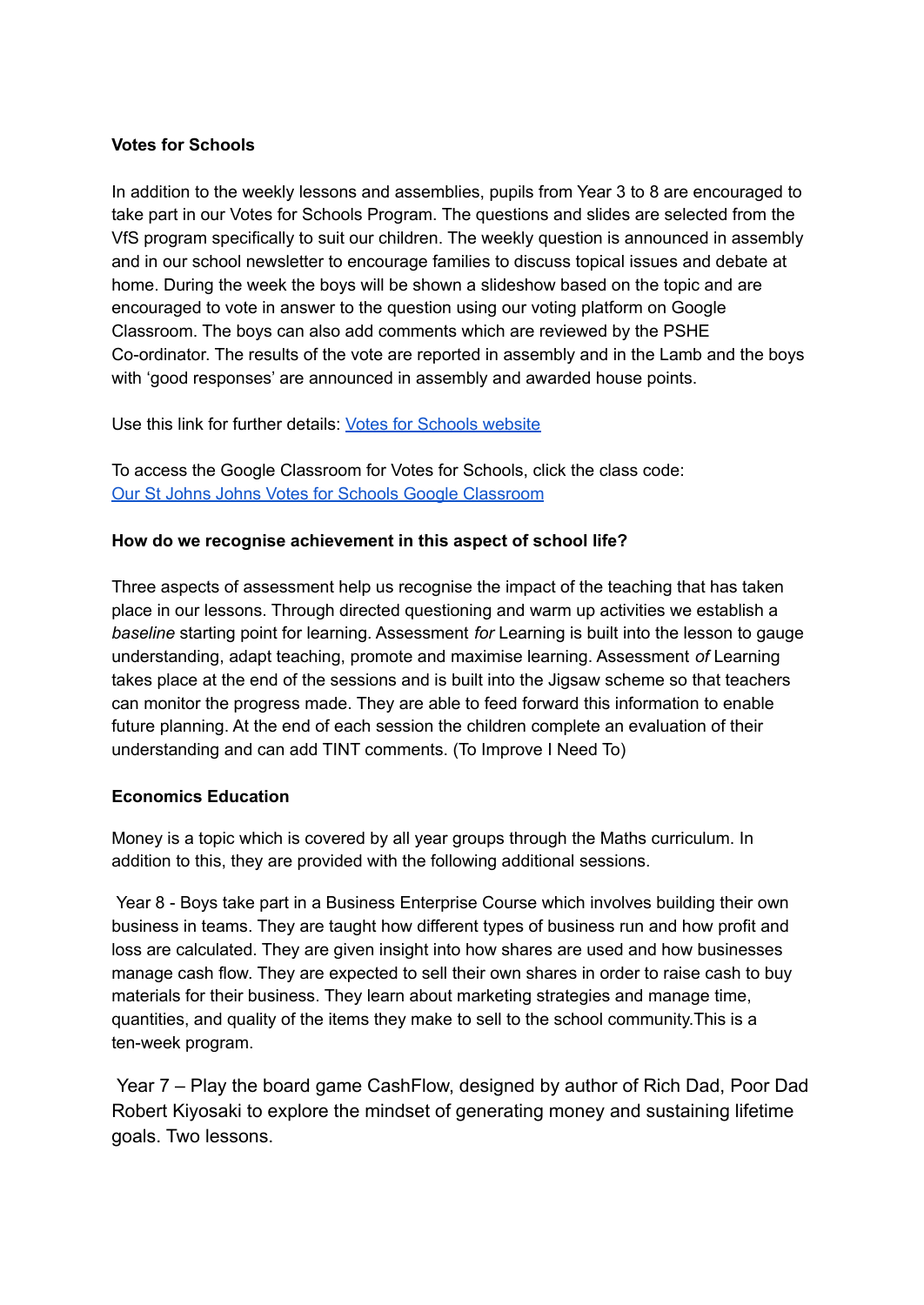Year 6 – NatWest Educational Material - 'How to use a Bank Account' and 'Consumer Rights'. Two lessons.

Year 5 – NatWest Educational Material - 'Planning a Simple Budget'. Two lessons.

Year 4 – Resources from IMLT - 'How can I pay for things' which includes learning what debt means. Two lessons.

Year 3 – Resources from IMLT 'Keeping money safe'. Two lessons.

## **Moving forward in PSHE**

An ever changing and developing subject, PSHE is regularly reviewed. Click the links below to see the development plans.

**B [PSHCEE](https://docs.google.com/document/d/1lIw9iRjxq6Nw2lG90OQm3ay_3JxqjeqWo7ob0L28vH4/edit?usp=sharing) Audit Form 2021/22** 

Mrs V McSween PSHE Co-ordinator



## **RSE Policy as part of the PSHE Policy**

| Review cycle:                | Every 2 Years                                  |
|------------------------------|------------------------------------------------|
| <b>Last Review Date:</b>     | March 2022                                     |
| <b>Next Review Date:</b>     | March 2024                                     |
| Staff responsible:           | Mrs V McSween, Mrs Savage<br>(Deputy Pastoral) |
| <b>Governor responsible:</b> | Mr P MacDougall                                |

## **Personal, Social, Health and Economics education, PSHE**

THIS POLICY IS APPLICABLE TO ALL PUPILS, INCLUDING THOSE IN THE EYFS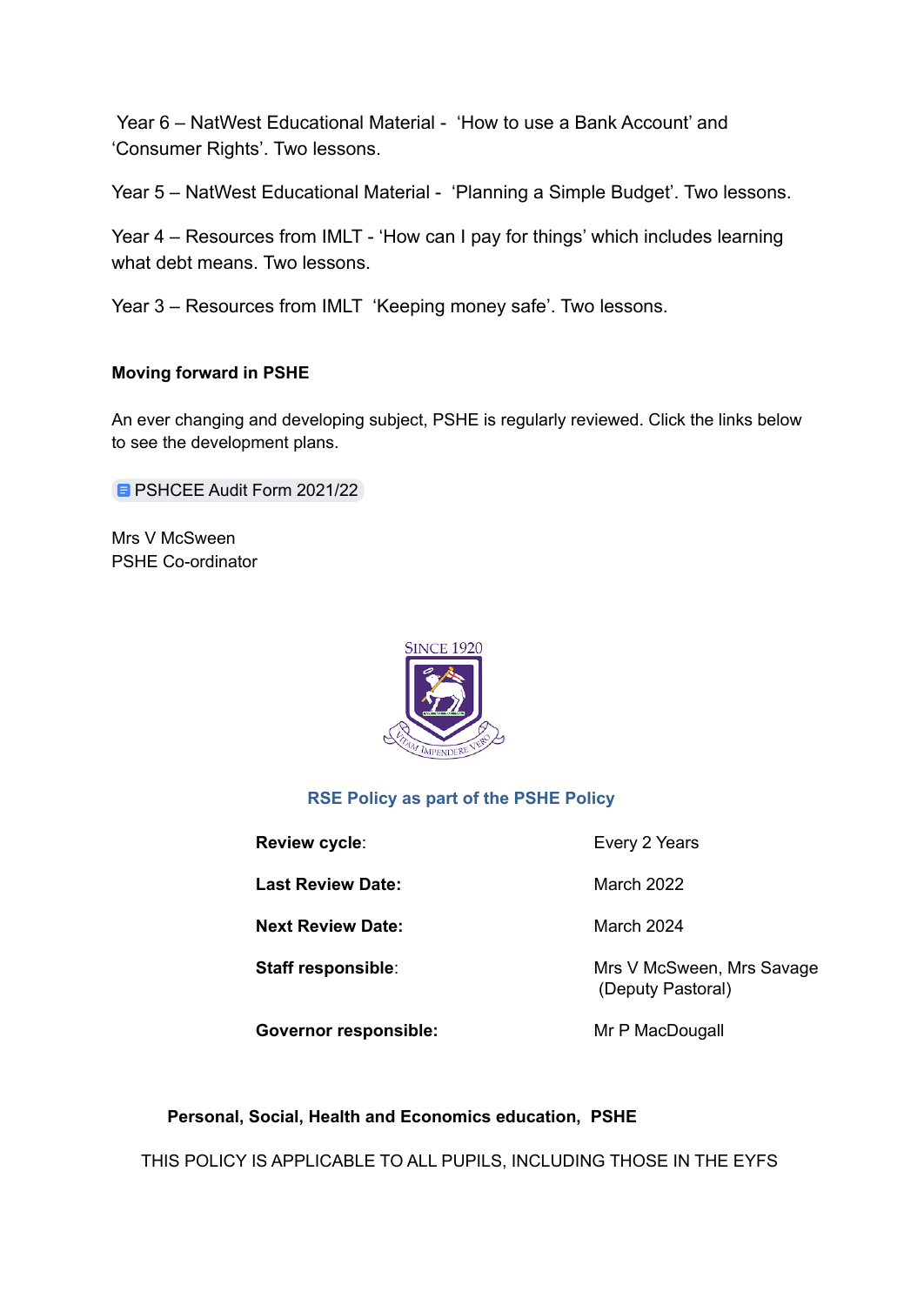# **ST JOHN'S NORTHWOOD POLICY FOR RELATIONSHIPS AND SEX EDUCATION**

(also referred to as SRE, or RSE)

The school recognizes its responsibility to promote the spiritual, moral, social, cultural and physical development of its pupils. It aims to prepare pupils for the opportunities, responsibilities and experiences of growing children, adolescence and adulthood.

## **Policy Formation**

The policy follows the DfE guidelines published in 2019, as well as 'Sex and Relationships Education (SRE) for the 21<sup>st</sup> Century, supplementary advice to the Sex and Relationship Guidance of DfEE (0116/2000)'

The policy reflects the aims of our school 'as the boys progress from 3- 13 at St John's they should feel sufficiently self- confident to seize the opportunities to tackle the challenges that lie ahead.'

The value of working with parents is also underpinned by the stated school aim 'create and foster a partnership with boys' families in which parents and carers are valued members of the School community. The School provides good communication with parents and welcomes discussion of all aspects of their sons' progress and welfare. Such communication recognises that parental support is crucial to their son's successful development.

# **What is Sex and Relationship Education?**

Sex and relationship education is essential if young people are to make responsible and well informed decisions about their lives. It is firmly rooted within our PSHE framework. Our objective is to support young people through their physical, emotional and moral development. It supports the boys as they move with confidence from childhood through adolescence to adulthood. As with all of the PSHE framework, it plays an important role in supporting pupils to develop the skills and understanding they need to live confident, healthy and independent lives. It will help pupils prepare to deal with difficult moral and social questions.

Pupils are provided with accurate information and given skills to enable them to understand difference and respect to others and for the purpose of preventing and removing prejudice. Boys in Year 7 and 8 learn to understand sexuality, learn the reasons for delaying sexual activity and the benefits that are gained from such a delay, they also learn about obtaining the appropriate advice on sexual health.

There are three main elements to Sex and Relationship Education:

- Attitudes and Values
- Personal and Social Skills
- Knowledge and Understanding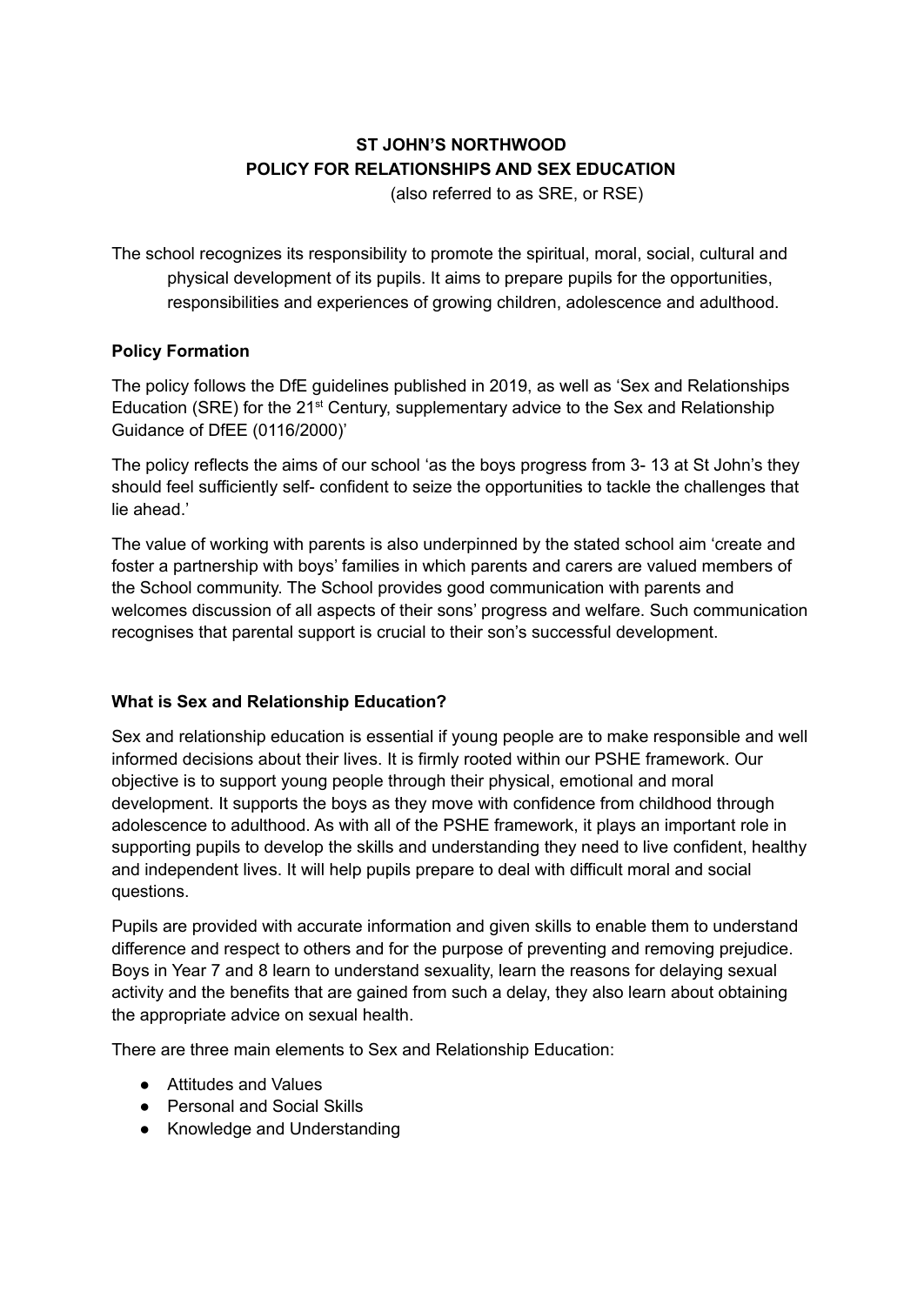It is about understanding the importance of stable and loving relationships, respect, love and care. It prepares pupils for the changes in puberty and allows them to consider the responsibilities of adulthood. It also teaches about reproduction, at an age appropriate level, but does not promote early sexual activity.

## **What will the pupils gain from RSE lessons?**

For all year groups RSE will;

- Provide easy to understand, unbiased, appropriate and relevant information to the age and maturity of the children
- Provide information on both genders, in order to dispel mysteries and encourage empathy
- Promote the development of confidence in talking, listening and thinking about emotions, friendships and relationships
- Encourage pupils to explore values and clarify values

#### **Scheme of Work**

Parents of Prep School children should refer to the Jigsaw Scheme of work which is published on our school website in the parents' portal. A more detailed scheme of work can be viewed by parents by making an appointment with the PSHE lead, Mrs Vanessa McSween.

Younger pupils in Pre-Prep learn that their body belongs to them and that they can say who has access to it. This is a key element in the school's safeguarding policy. They learn about body differences and personal space as well as showing respect in relationships both online and offline.

#### **What will the children actually be taught about puberty and human reproduction?**

Jigsaw's 'Changing Me' unit is taught over a period of 6 weeks, in the second half of the summer term. Each year group will be taught material which is appropriate to their age and developmental stage, building on the previous years' learning. At no point will a child be taught something that is inappropriate; and if a question from a child arises and the teacher feels it would be inappropriate to answer, (for example, because of its mature or explicit nature), the child will be encouraged to ask his/her parents or carers at home. The question will not be answered to the child or class if it is outside the remit of that year group's programme. A teacher may call a child's parents if they feel they should know about a question which has been asked.

The Changing Me Puzzle is all about coping positively with change and includes:

Ages 7-8 How babies grow and how boys' and girls' bodies change as they grow older. Introduction to puberty and menstruation.

Ages 8-9 Internal and external reproductive body parts. Recap about puberty and menstruation. Conception explained in simple terms.

Ages 9-10 Puberty for boys and girls in more detail including the social and emotional aspects of becoming an adolescent. Conception explained in simple biological terms.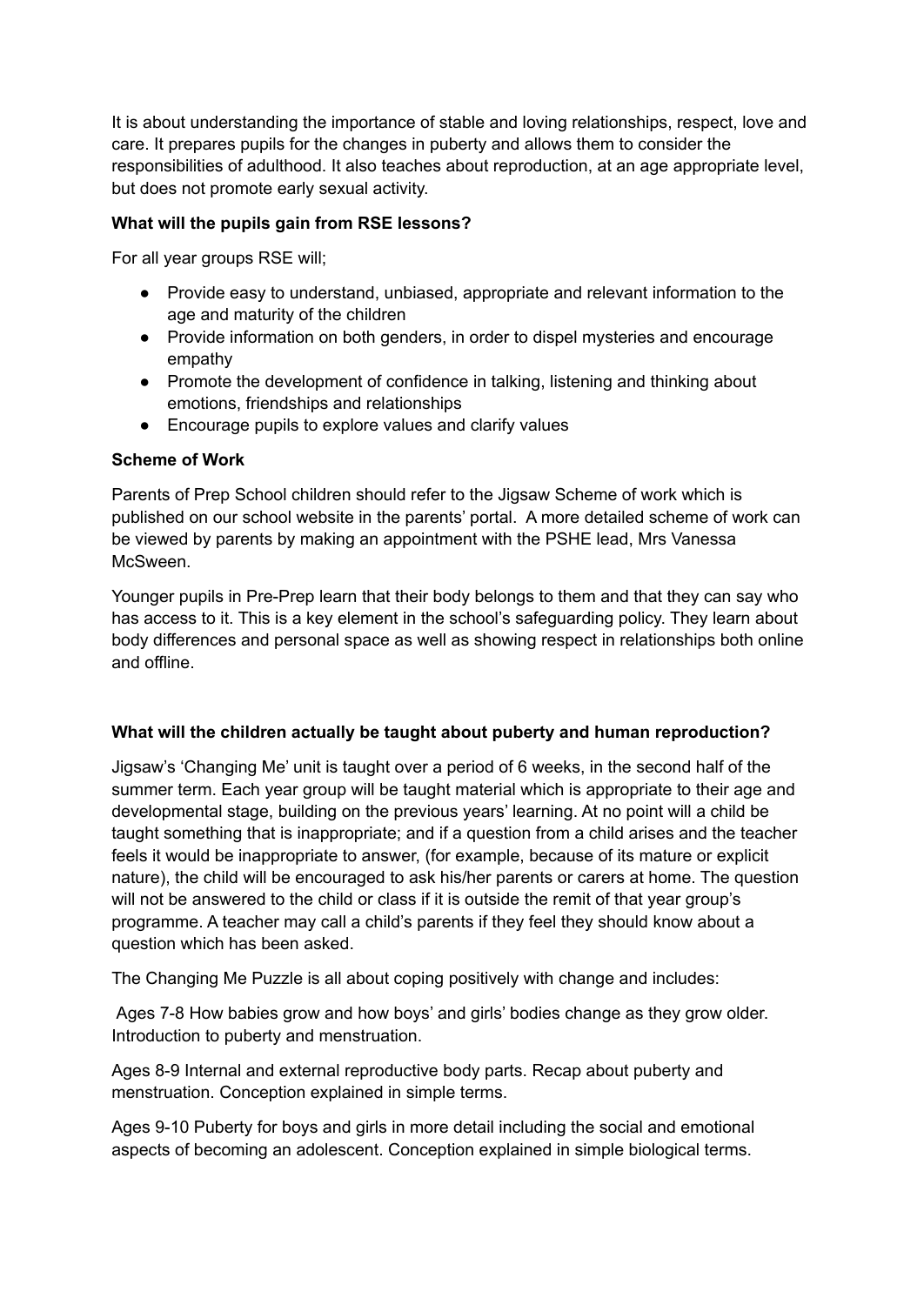Ages 10-11 Puberty for boys and girls revisited. Understanding conception to the birth of a baby. Becoming a teenager. All lessons are taught using correct terminology, child-friendly language and diagrams

At KS3 In Jigsaw PSHE, students will have the opportunity to learn in RSE:

• About families, long-term relationships like marriage, parenting and their associated laws

• About respectful relationships, including friendships, about trust, stereotypes, bullying, difference, illegal behaviour in relationships and where to find help

• About relationships within the context of the media and online – and most crucially the laws that are there to protect them and others

• About safety in relationships, including what to do if they don't feel safe in a relationship • About intimate and sexual relationships, and their sexual health – and how the choices they make can have a long-term impact

• About the protected characteristics in the Equality Act It is all in the context of the whole PSHE curriculum and underpinned by the value system of the school, i.e. valuing inclusion and respect for each other, and so on.

The emphasis is on changes that students will experience as they grow up: what those changes look and feel like, why they happen and how to manage them positively. The Jigsaw Sex Education Pieces (lessons) aim to give students their entitlement to information about puberty, human reproduction, sexual health and consent, as appropriate to their age and stage of development. It is treated in a matter-of-fact manner to allay embarrassment and fear and includes sources of support and advice.

*(taken from the Jigsaw PSHE Parent's Guide, for the full [document](https://drive.google.com/file/d/19Sfqe0ZvUJECEH0YASwODriYS4Itta96/view?usp=sharing) click here)*

*For a more detailed look at the KS2 [Changing](https://drive.google.com/file/d/1oqSlsVnNFVrXpMXgYIiwIMA5SzhQZRCs/view?usp=sharing) Me Scheme of Work click here*

*For an overview of what is covered in RSE at KS3 (topics are called ['Relationships'](https://drive.google.com/file/d/1kmKWKip9AkZhx68le9rZ7O0u_yMNaOsK/view?usp=sharing) and ['Changing](https://drive.google.com/file/d/1kmKWKip9AkZhx68le9rZ7O0u_yMNaOsK/view?usp=sharing) Me'), click here*

## **SRE is fully integrated into the School Curriculum**

In Science lessons, children are taught the suitable and age appropriate biological facts relating to human growth, puberty and reproduction.

At the end of Year Five the boys are taught about the Human Life Cycle. This involves the changes in male and female bodies during adolescence and the anatomy of human reproductive organs. These are taught as well as fertilisation but they are not taught details about sexual intercourse. Menstruation, the development of the baby and the process of birth are also part of the syllabus for common entrance and are taught at this level.

In Year Six the children are taught about cells and their specialisation. Sperm cells and Egg cells are discussed and how they are adapted to their roles. As part of this the process of fertilisation is discussed in detail and the role of the mother and father.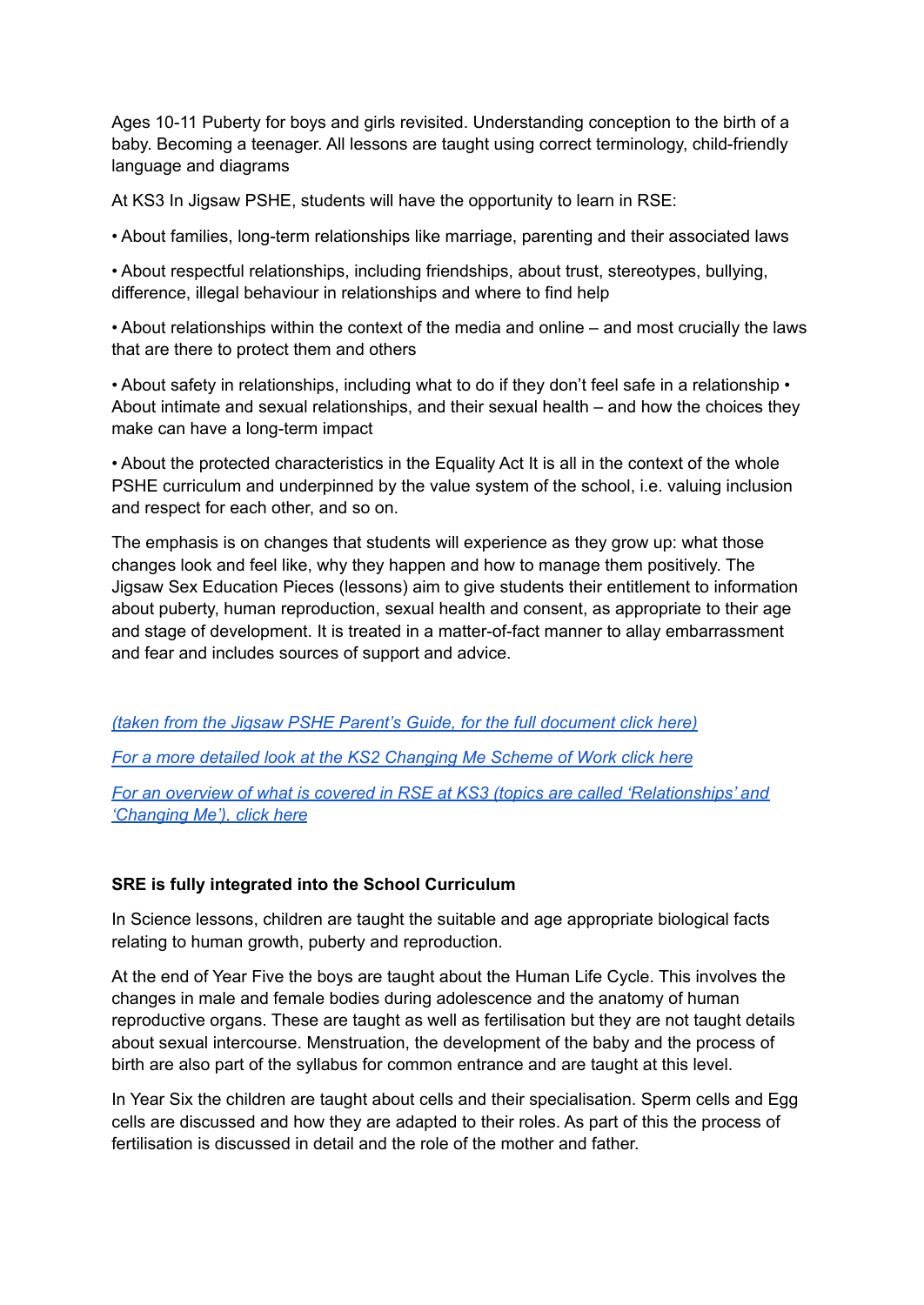In Year Eight, genetics are discussed which also involves a discussion of the fertilisation process and the bringing together of two sets of genetics.

In Year Eight, the topic of Sexual Reproduction is taught in more detail and comprehensively, the act of sexual intercourse is taught, the issue of having a baby are discussed as well as contraception. STI's are also discussed.

In ICT lessons boys are taught about online safety. They are taught that the internet and social media are important resources for learning and information as well as teaching about the risks and how to stay safe online. Topics such as 'sexting' are addressed.

## **Organisation and Planning**

The PSHE co-ordinator, in consultation with the SLT, is responsible for the RSE syllabus. The compulsory part of RSE is taught through Science lessons. The School is committed to using the most appropriate teaching materials and to providing appropriate training and support to staff.

## **Teaching Strategies**

The School encourages all pupils to be actively involved in learning and pupils are given opportunities to participate in lessons. We strive to encourage the children and young people confidence in talking, listening and thinking about sex and relationships.

As with all of our PSHE lessons, we use mutually agreed ground rules (The Jigsaw Charter) to establish a safe environment for both teacher and pupil. These will be established and reiterated for each RSE lesson.

Questions will be addressed to whole groups and no children will be picked out to answer a question unless they have volunteered.

An 'ask it basket' will be used so that young people can ask a question in confidence and so that a teacher can give the question consideration.

Distancing techniques help to avoid embarrassment and protect privacy. Role play, case studies and invented characters can help children to discuss issues in a de-personalised, safe environment.

Children often ask unexpected and challenging questions. When this happens the ground rules should be referred to. When a question is too personal, a teacher may defer a question by acknowledging it and coming back to it later or may, if a question is too explicit or advanced for a pupil or a whole group may deal with it on an individual basis. The teacher will inform parents about any issue or question that he/she needs to be followed up at home. If a teacher is concerned that a child is concerned that a child is at risk of sexual abuse they should follow the School's Safeguarding policy.

## **The Shared Role of Teachers and Parents**

Our School recognises that parents are the key people in teaching their children about sex and relationships, that they maintain the culture and ethos of a family. They have the important role of helping their children cope with the emotional and physical aspects of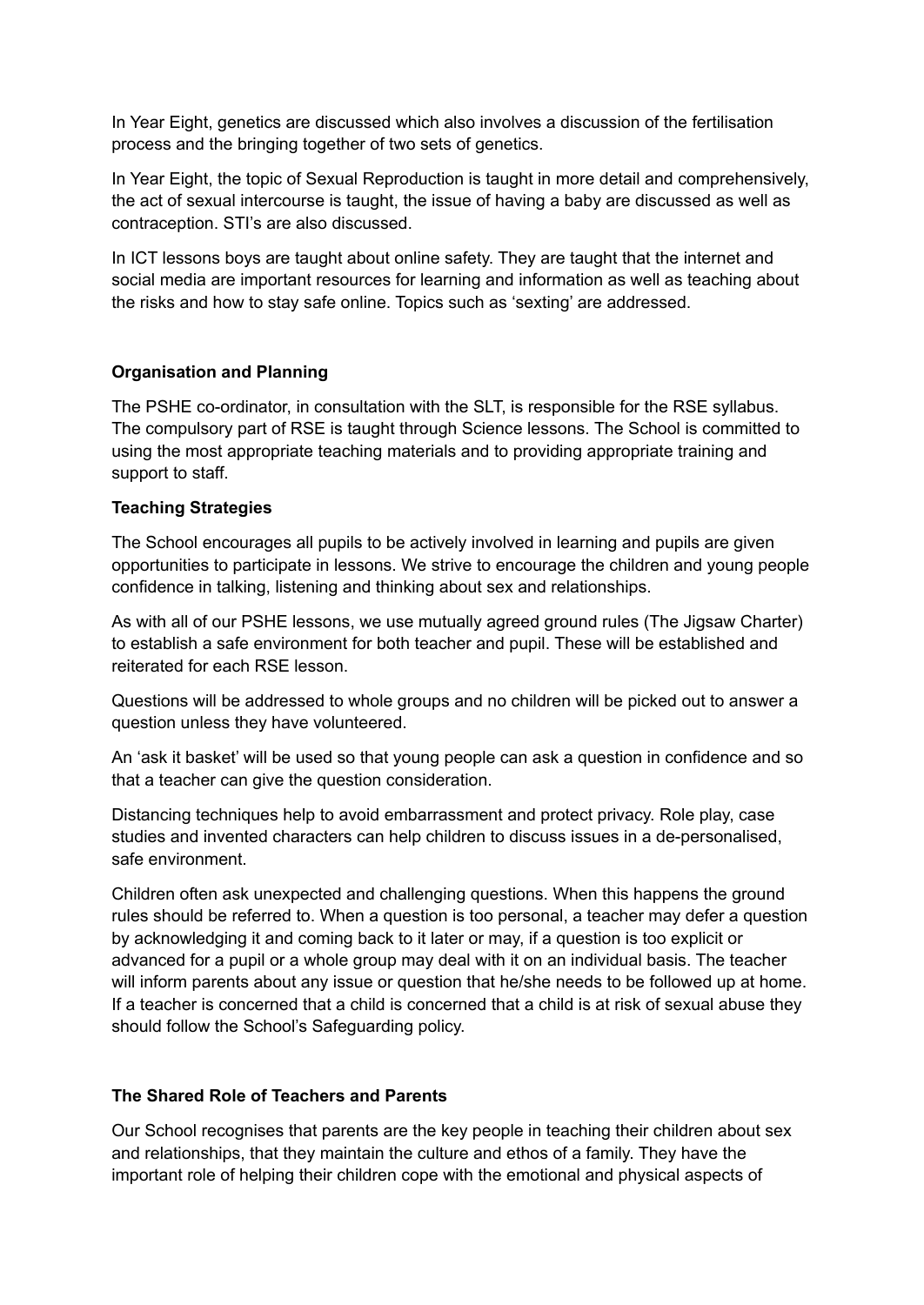growing up. Parents prepare their children for the challenges and responsibilities that sexual maturity brings.

Children have the right to expect school to be a safe and secure environment and effective RSE lessons can lead to children making a disclosure that may be a child protection issue. The school has a Safeguarding policy in place and teachers cannot offer or guarantee unconditional confidentiality. Only in exceptional circumstances will the school handle information without parental knowledge. We encourage children to talk to their parents. If a teacher has to pass on information to a parent, the child will be informed first and supported as appropriate.

Parents need to know that personal beliefs and attitudes of the teachers are not used to influence the teaching of RSE. Parents have the opportunity to discuss issues with the School and can see the teaching material in more detail should they wish to.

Jigsaw guarantees that its PSHE Programme for primary and secondary meet the statutory requirements for Relationships Education and Health Education at Primary and RSE and Health Education at secondary.

This work sits within the Jigsaw whole-school approach to PSHE which has an emphasis on emotional literacy and mental health.

At St John's School, we believe that children should understand the facts about human reproduction before they leave primary school so they are best informed for Year 7. We define sex eduation as understanding human reproduction. Some aspects of this are taught through Science, which the children must legally attend. The Science lessons are supported through the work covered in PSHE in which case the parents have a right to withdraw their child from some or all of these sessions.

## **Sex Education and the Right to Withdraw Students**

DfE guidance page 17, para. 45 states:

'Parents have the right to request that their child be withdrawn from some or all of sex education delived as part of statutory RSE'.

They have the right to withdraw their children from all or part of the SRE curriculum provided at school except those parts included in the science syllabus. The school will make alternative arrangements for pupils in such cases.

St John's and Jigsaw work from the definition that, 'Sex Education: 'Human reproduction and sexual behaviour', including:

- How human reproduction can happen (eg: sexual intercourse, IVF, surrogacy)
- Anatomy and biology
- Reproductive health, choices, rights and responsibilities
- sexual behaviour and sexual health, risks, reasons, rights and responsibilities

Therefore, the DfE statutory expectations highlighted below as core to this definition, and thereby are able to identify Jigsaw Puzzles and lessons in each year group that include this content, i.e. the lessons 'withdrawn' students may need to miss. There are 4 lessons in Year 7 and 4 lessons in Year 8. In the first instance, the PSHE lead will try to talk through the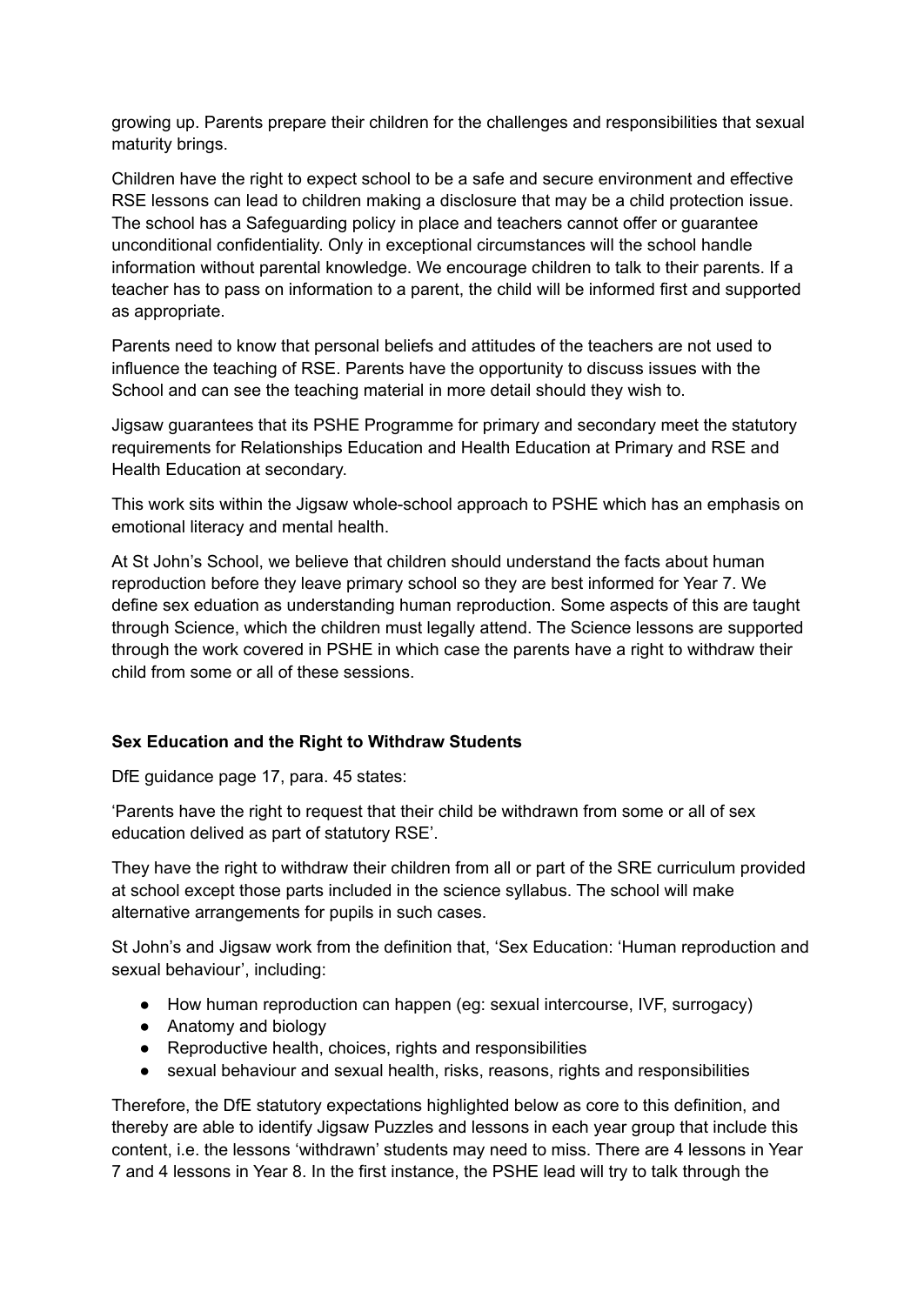benefits of attending the classes with their cohort. They will try to work with the parents to see which of the following lessons the child could be possibly be withdrawn from:

Year 4, Lesson 2 (Having a baby) There is a choice of lessons from the Jigsaw scheme to use for this session. We will use Lesson 2a - Alternative

The lesson 3, 'Girls and Puberty' will be omitted from being taught with this year group.

Year 5, Lesson 4 (Conception) Jigsaw advises that this lesson will need 90 minutes.

Year 6, Lesson 3 (Conception, birth) This lesson is a double lesson.

#### **Being Safe (BS)**

Year 7 - Changing Me, Lesson 1

Year 8 - Relationships, Lesson 4 & Changing Me, Lesson 5

'the concepts of, and laws relating to, sexual consent, sexual exploitation, abuse, grooming, coersions, harassment, rape, domestic abuse, forced marriage, honour based violence and FGM, and how these can affect current and future relationships.

#### **Online and media(OM)**

Year 8 - Changing Me, Lesson 4 - 'that specifically sexually explicit material eg: pornography presents a distorted picture of sexual behaviours, can damage the way people see themselves in relation to others and negatively affect how they behave topwards sexual partners.

#### **Intimate and sexual relationships, including sexual health (ISR)**

Year 7 - Changing Me, Lesson 3

Year 8 - Changing Me Lesson 5, 6

'that all aspects of health can be affected by choices they make in sex and relationships, positively or negatively, e.g. physical, emotional, mental, sexual and reproductive health and wellbeing'.

Year 7 - Changing Me, Lesson 2

'the facts around pregancy including miscarriage'

'that there are choices in relation to pregnancy (with medically and legally accurate impartial informationon all option, including keeping the baby, adoption, abortion and where to get further help).

Year 7, Changing Me, Lesson 5

'how to get further advice, including how and where to access confidential sexual and reproductive health and treatment.'

## **Parental Involvement**

Parents are encouraged to share their views with the School about the teaching of RSE and where it is considered appropriate this helps to form policy. Parents can access the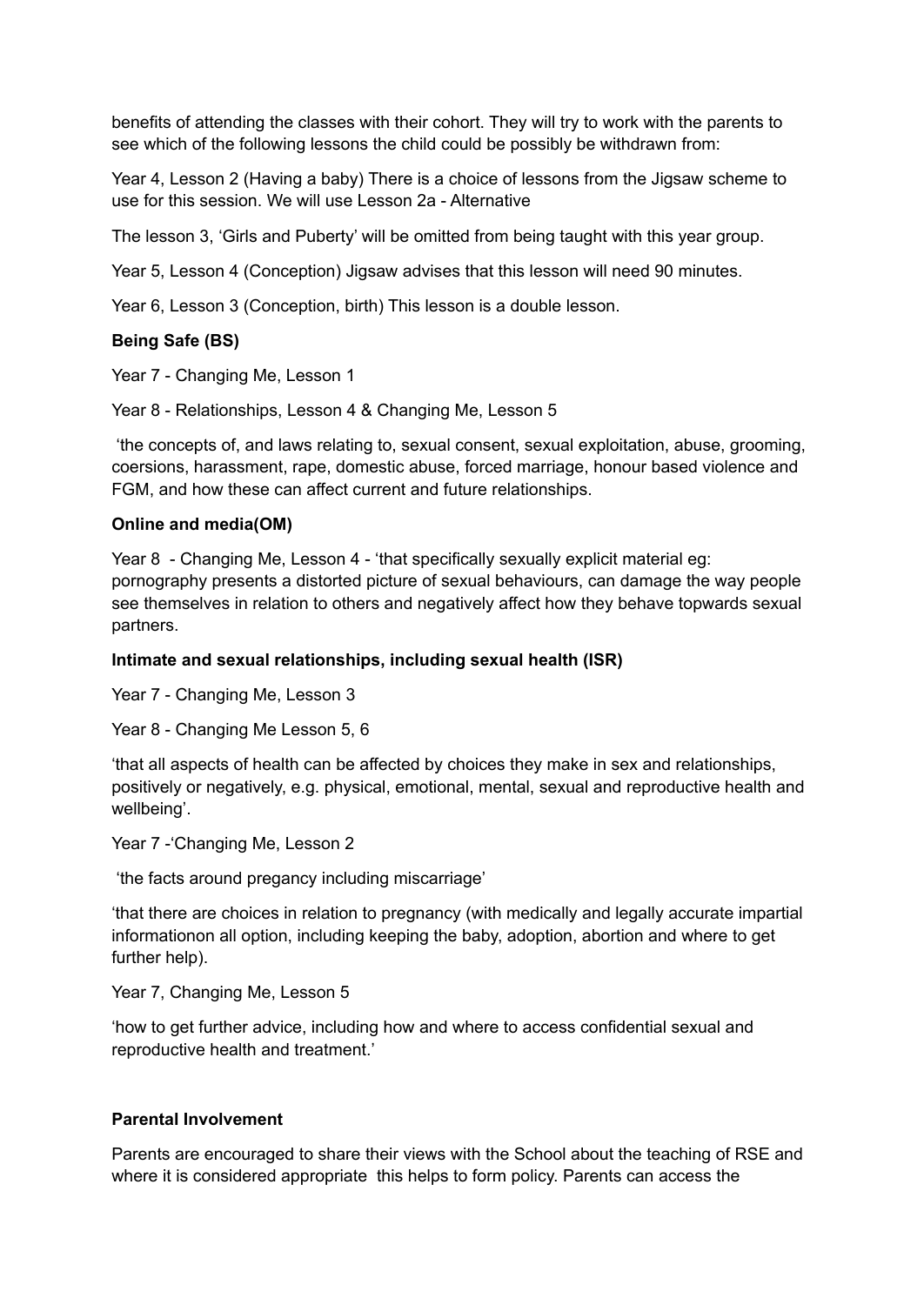information they need through the Parent Portal in the PSHE section. They are informed by letter which is emailed in the Spring Term so that any concerns may be discussed before the SRE lessons are delivered in the Summer Term. There is an opportunity to attend a webinar aimed to inform parents about the RSE curriculum for their son's age group also in the Spring Term. Parent's are encouraged to ask questions and share concerns before the lessons are taught.

Parents of Year Reception and Year 1 are sent this letter with regard to PSHE **E** PSHE letter to R and Y1 [Parents](https://docs.google.com/document/d/1TRM9sDF50yDEhBqaosy5XFs6lkarvzRYeKsNuD7Gq0s/edit?usp=sharing)

[Parents](https://docs.google.com/document/d/1e-woWW6gI_8mI42F3CtdcH4wFpSRQZFWMShzQ60jnbY/edit?usp=sharing) of Year 2 are sent this letter with regard to RSE **B** PSHE Letter to Year 2 Parents

Parents of Years 3 to 6 are shared this document with regard to RSE

**P** rshe-a-quide-for-parents-and-carers-leaflet-2020.pdf

Parents of Year 7 and 8 are shared this document with regard to RSE

■ [ks3-rshe-info-for-parents-and-carers.pdf](https://drive.google.com/file/d/19Sfqe0ZvUJECEH0YASwODriYS4Itta96/view?usp=sharing)

In addition, this information is shared with parents with regard to LGBT+ relationships:

[lgbtq-parent-leaflet-a4-2021.pdf](https://drive.google.com/file/d/1lWp4rrhSxCjcTH_okKSWYZq5FPFJf7hN/view?usp=sharing)

#### **Monitoring and Review**

The Academic Policy Committee of the governing body monitors this policy every two years. This committee reports its findings and recommendations to the full governing body, as necessary, if the policy needs modification. The Curriculum Committee gives serious consideration to any comments from parents about the PSHE (RSE) programme, and makes a record of all such comments. Governors scrutinise and ratify teaching materials to check they are in accordance with the school's ethos.

## **Equality**

This policy will inform the school's Equalities Plan.

The DfE Guidance 2019 (p.15) states, 'Schools should ensure that the needs of all pupils are appropriately met, and that all pupils understand the importance of equality and respect. Schools must ensure they comply with the relevant provisions of the Equality Act 2010 under which sexual orientation and gender reassignment are amongst the protected characteristics.'

At St John's School, we promote respect for all and value every individual child. We teach pupils about LGBT (Lesbian, Gay, Bisexual, Transgender) as part of the Jigsaw scheme and this is supported by assemblies and lessons that focus on diversity and equality. We also respect the right of our children, families and staff, to hold beliefs, religious or otherwise, and understand that sometimes these may be in tension with our approach to some aspects of Relationships, Health and Sex Education.